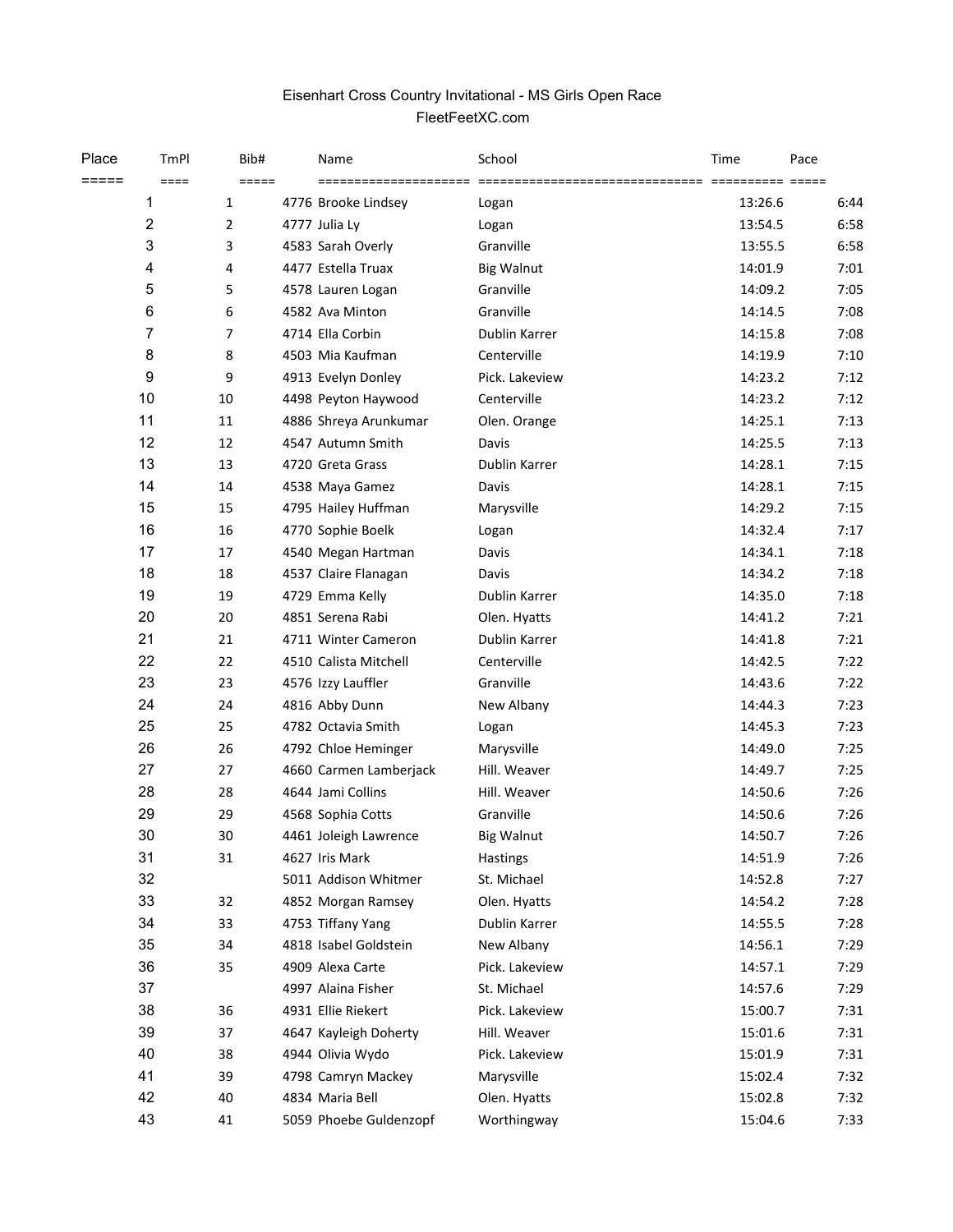| 44 | 42 | 5071 Bridget Ruffing                  | Worthingway         | 15:05.1            | 7:33 |
|----|----|---------------------------------------|---------------------|--------------------|------|
| 45 | 43 | 4715 Colleen Corson                   | Dublin Karrer       | 15:05.5            | 7:33 |
| 46 | 44 | 4500 Ellie Hrin                       | Centerville         | 15:07.0            | 7:34 |
| 47 | 45 | 4610 McKenna Moritz                   | Dublin Grizzell     | 15:08.0            | 7:35 |
| 48 | 46 | 4721 Lydia Gray                       | Dublin Karrer       | 15:08.3            | 7:35 |
| 49 | 47 | 4600 Devyn Larue                      | Dublin Grizzell     | 15:09.3            | 7:35 |
| 50 | 48 | 4772 Bailey Cherry                    | Logan               | 15:09.8            | 7:35 |
| 51 | 49 | 4661 Caroline Larzelere               | Hill. Weaver        | 15:17.3            | 7:39 |
| 52 | 50 | 4892 Britta Helmer                    | Olen. Orange        | 15:19.6            | 7:40 |
| 53 | 51 | 4828 Anna Smith                       | New Albany          | 15:20.1            | 7:41 |
| 54 | 52 | 4934 Arden Santa                      | Pick. Lakeview      | 15:21.9            | 7:41 |
| 55 |    | 4710 Emma Bozzo                       | Dublin Karrer       | 15:22.5            | 7:42 |
| 56 | 53 | 4618 Jenna Drobny                     | Hastings            | 15:22.6            | 7:42 |
| 57 |    | 4995 Amielia Dehl                     | St. Michael         | 15:23.2            | 7:42 |
| 58 | 54 | 4496 Emily Hall                       | Centerville         | 15:23.7            | 7:42 |
| 59 | 55 | 4544 Kaelen Rhodes                    | Davis               | 15:23.9            | 7:42 |
| 60 | 56 | 4675 Rose Sparkman                    | Hill. Weaver        | 15:24.1            | 7:43 |
| 61 | 57 | 5070 Kate Murphy                      | Worthingway         | 15:24.3            | 7:43 |
| 62 | 58 | 4844 Nicole Li                        | Olen. Hyatts        | 15:25.0            | 7:43 |
| 63 |    | 4733 Lauryn Lee                       | Dublin Karrer       | 15:25.2            | 7:43 |
| 64 |    | 4708 Molly Atkin                      | Dublin Karrer       | 15:25.9            | 7:43 |
| 65 | 59 | 4656 Addie Johanssen                  | Hill. Weaver        | 15:26.1            | 7:44 |
| 66 | 60 | 4940 Georgia Wetherell                | Pick. Lakeview      | 15:26.5            | 7:44 |
| 67 | 61 | 4982 Alexis Marsico                   | <b>Dublin Sells</b> | 15:26.8            | 7:44 |
| 68 |    | 4752 Katherine Xu                     | Dublin Karrer       | 15:27.5            | 7:44 |
| 69 |    | 4732 Deborah Lee                      | Dublin Karrer       | 15:28.4            | 7:45 |
| 70 | 62 | 5043 Rachael McCague                  | Worth. McCord       | 15:29.8            | 7:45 |
| 71 | 63 | 4850 Dhiya Pereira                    | Olen. Hyatts        | 15:30.2            | 7:46 |
| 72 | 64 | 4824 Faith Price                      | New Albany          | 15:30.8            | 7:46 |
| 73 | 65 | 4504 Lily Kitzerow                    | Centerville         | 15:33.2            | 7:47 |
| 74 | 66 | 4937 Brooklyn Traenkle                | Pick. Lakeview      | 15:34.1            | 7:48 |
| 75 | 67 | 4826 Ashlyn Schrader                  | New Albany          | 15:34.2            | 7:48 |
| 76 | 68 | 4518 Amina Wase                       | Centerville         | 15:35.8            | 7:48 |
| 77 | 69 | 4571 Avery Golomb                     | Granville           | 15:37.7            | 7:49 |
| 78 |    |                                       | Pick. Lakeview      |                    |      |
| 79 | 70 | 4927 Caitlyn O'Malley                 |                     | 15:38.3<br>15:38.5 | 7:50 |
| 80 | 71 | 4793 Riley Hicks<br>4950 Mia Doukakis | Marysville          |                    | 7:50 |
|    |    |                                       | Pick. Ridgeview     | 15:40.6            | 7:51 |
| 81 | 72 | 4657 Maddy Johnson                    | Hill. Weaver        | 15:42.8            | 7:52 |
| 82 | 73 | 4783 Grace Woodgeard                  | Logan               | 15:43.7            | 7:52 |
| 83 |    | 4929 Alexandra Pappas                 | Pick. Lakeview      | 15:43.7            | 7:52 |
| 84 | 74 | 4974 Brianna Fortunate                | Dublin Sells        | 15:44.5            | 7:53 |
| 85 | 75 | 4968 Ellie Tressler                   | Pick. Ridgeview     | 15:44.5            | 7:53 |
| 86 | 76 | 4564 Lauren Argyle                    | Granville           | 15:44.6            | 7:53 |
| 87 | 77 | 4807 Reagan Traucht                   | Marysville          | 15:45.9            | 7:53 |
| 88 |    | 4580 Clare Mialky                     | Granville           | 15:46.5            | 7:54 |
| 89 | 78 | 5044 Gabriel McElwain                 | Worth. McCord       | 15:47.5            | 7:54 |
| 90 | 79 | 4901 Aundraya Randolph                | Olen. Orange        | 15:47.9            | 7:54 |
| 91 | 80 | 4771 Carmen Bowlby                    | Logan               | 15:48.5            | 7:55 |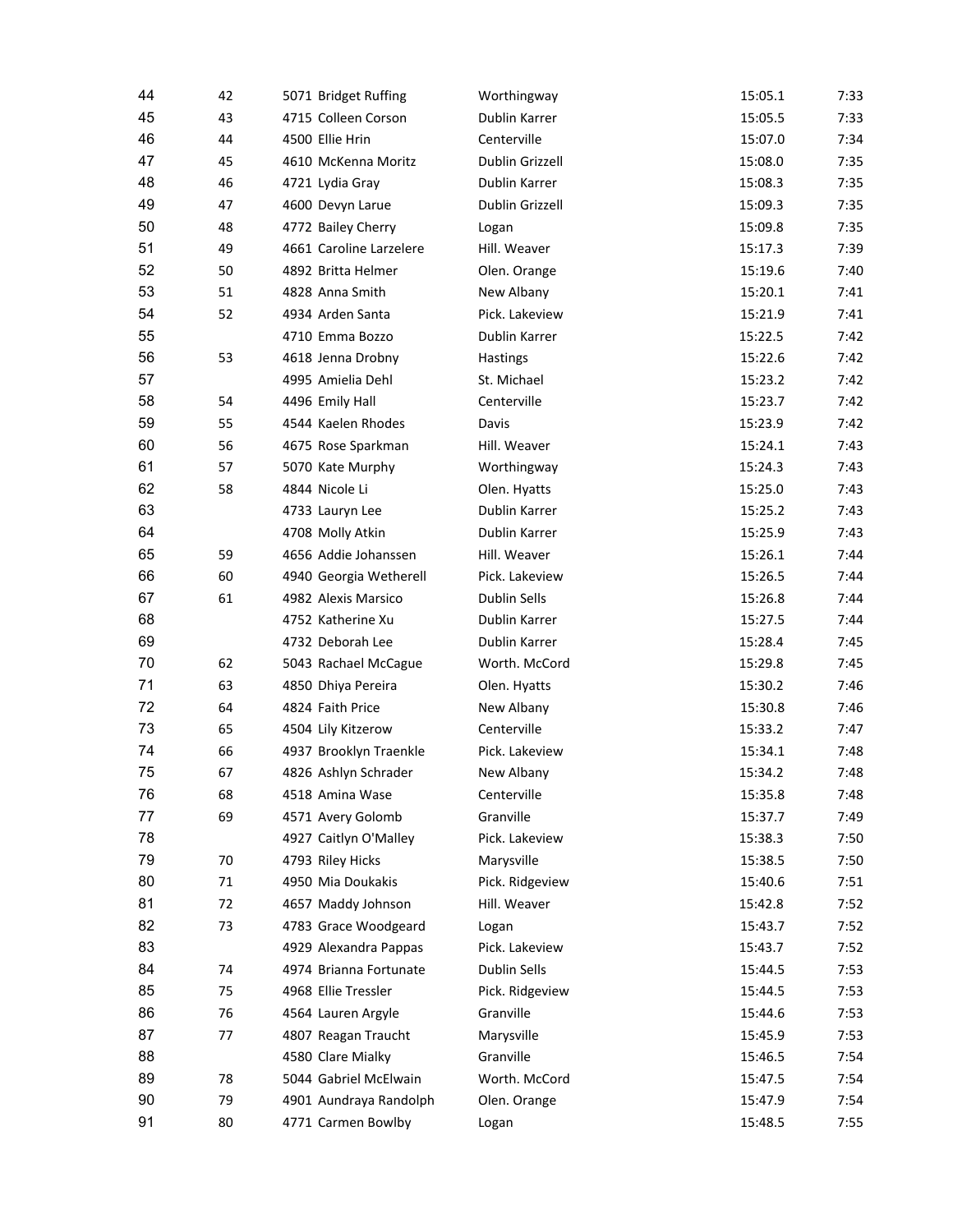| 92  |     | 4905 Evynenia Agganis      | Pick. Lakeview         | 15:50.5 | 7:56 |
|-----|-----|----------------------------|------------------------|---------|------|
| 93  | 81  | 5072 Catie Schaub          | Worthingway            | 15:50.5 | 7:56 |
| 94  | 82  | 4601 Meryl Larue           | <b>Dublin Grizzell</b> | 15:51.0 | 7:56 |
| 95  |     | 4565 Lana Biehle           | Granville              | 15:51.7 | 7:56 |
| 96  | 83  | 5046 Sylvia Shafran        | Worth. McCord          | 15:51.8 | 7:56 |
| 97  |     | 4494 Riley Fox             | Centerville            | 15:53.4 | 7:57 |
| 98  | 84  | 5036 Lia Gimbel            | Worth. McCord          | 15:53.5 | 7:57 |
| 99  | 85  | 4543 Trisha Mehra          | Davis                  | 15:57.0 | 7:59 |
| 100 | 86  | 4789 Kaitlyn Evans         | Marysville             | 15:57.3 | 7:59 |
| 101 |     | 4722 Arin Gunnarson        | Dublin Karrer          | 15:57.7 | 7:59 |
| 102 |     | 4508 Jaina Masek           | Centerville            | 15:58.8 | 8:00 |
| 103 | 87  | 4970 Emily Cai             | <b>Dublin Sells</b>    | 15:59.4 | 8:00 |
| 104 | 88  | 4855 Lauren Shirilla       | Olen. Hyatts           | 15:59.5 | 8:00 |
| 105 |     | 4730 Sumedha Kethini       | Dublin Karrer          | 16:01.5 | 8:01 |
| 106 | 89  | 4810 Grace Walker          | Marysville             | 16:02.2 | 8:02 |
| 107 |     | 4513 Isabelle Shaler       | Centerville            | 16:02.7 | 8:02 |
| 108 | 90  | 4463 Olivia Lowe           |                        |         |      |
|     |     |                            | <b>Big Walnut</b>      | 16:02.8 | 8:02 |
| 109 |     | 4493 Julia Fortman         | Centerville            | 16:03.6 | 8:02 |
| 110 |     | 4747 Elaine Sozdashova     | Dublin Karrer          | 16:03.7 | 8:02 |
| 111 |     | 4509 Rachel McGarvey       | Centerville            | 16:06.2 | 8:04 |
| 112 | 91  | 5038 Kacy Kohler           | Worth. McCord          | 16:06.7 | 8:04 |
| 113 | 92  | 5049 Michelle Zhou         | Worth. McCord          | 16:07.7 | 8:04 |
| 114 | 93  | 4899 Bella McLaughlin      | Olen. Orange           | 16:10.7 | 8:06 |
| 115 |     | 4727 Netra Joshi           | Dublin Karrer          | 16:12.8 | 8:07 |
| 116 |     | 4906 Sophia Balasooriya    | Pick. Lakeview         | 16:14.6 | 8:08 |
| 117 | 94  | 4468 Katie Ryan            | <b>Big Walnut</b>      | 16:14.7 | 8:08 |
| 118 | 95  | 4848 Anna Miller           | Olen. Hyatts           | 16:15.5 | 8:08 |
| 119 | 96  | 4536 Moyin Bankole         | Davis                  | 16:15.5 | 8:08 |
| 120 |     | 4775 Hailey Kidwell-Hilton | Logan                  | 16:15.7 | 8:08 |
| 121 | 97  | 4759 Alayna Lee            | Larson                 | 16:16.1 | 8:09 |
| 122 | 98  | 4446 Ashley Fisher         | <b>Big Walnut</b>      | 16:17.0 | 8:09 |
| 123 |     | 4857 Callie Stefanko       | Olen. Hyatts           | 16:18.4 | 8:10 |
| 124 |     | 4719 Surekha Garapati      | Dublin Karrer          | 16:18.4 | 8:10 |
| 125 |     | 4572 Amelia Goodwin        | Granville              | 16:18.8 | 8:10 |
| 126 | 99  | 4441 Riley Anderson        | <b>Big Walnut</b>      | 16:19.2 | 8:10 |
| 127 | 100 | 4456 Madeline Kallgren     | <b>Big Walnut</b>      | 16:19.9 | 8:10 |
| 128 | 101 | 5066 Emily Kocel           | Worthingway            | 16:20.4 | 8:11 |
| 129 | 102 | 4696 Kasey Wells           | Dempsey                | 16:20.7 | 8:11 |
| 130 | 103 | 4594 Audrey Del Vita       | Dublin Grizzell        | 16:21.5 | 8:11 |
| 131 |     | 4802 Brenna Rogers         | Marysville             | 16:23.1 | 8:12 |
| 132 |     | 4833 Aubrey Belcher        | Olen. Hyatts           | 16:24.1 | 8:13 |
| 133 |     | 4668 Elyssa Mykytyn        | Hill. Weaver           | 16:24.6 | 8:13 |
| 134 |     | 4910 Tanatswa Chavi        | Pick. Lakeview         | 16:24.7 | 8:13 |
| 135 | 104 | 4589 Ella Barney           | Dublin Grizzell        | 16:24.9 | 8:13 |
| 136 |     | 4480 Jordan Walters        | <b>Big Walnut</b>      | 16:25.4 | 8:13 |
| 137 |     | 4491 Yasmina Elhamri       | Centerville            | 16:25.7 | 8:13 |
| 138 |     | 4447 Sydney Foxworthy      | <b>Big Walnut</b>      | 16:26.5 | 8:14 |
| 139 |     | 4507 Jadyn Lyons           | Centerville            | 16:26.5 | 8:14 |
|     |     |                            |                        |         |      |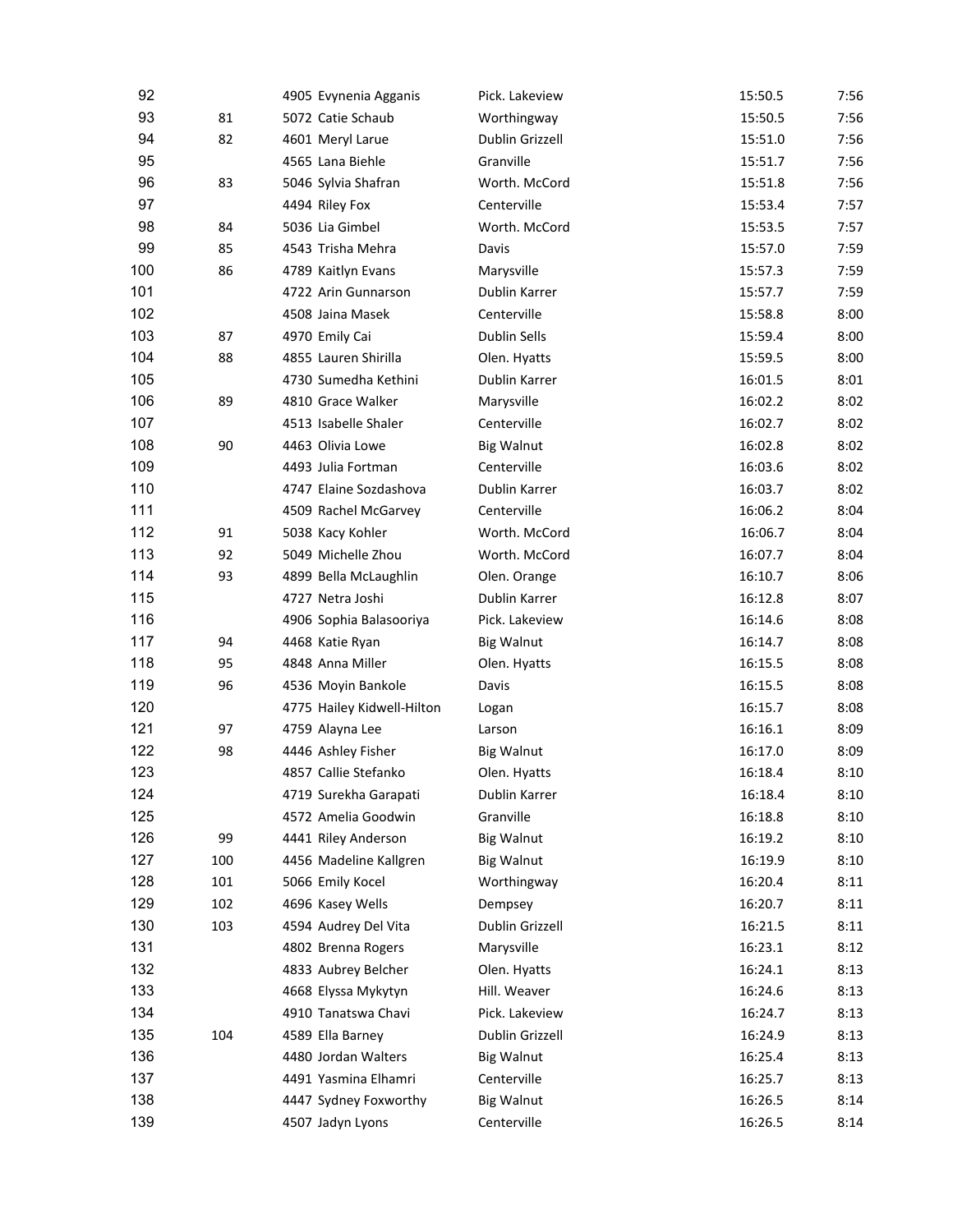| 140 |     | 4911 Madison Cox           | Pick. Lakeview      | 16:28.0 | 8:15 |
|-----|-----|----------------------------|---------------------|---------|------|
| 141 | 105 | 4604 Abigail Manning       | Dublin Grizzell     | 16:28.3 | 8:15 |
| 142 |     | 4502 Anna Kauffman         | Centerville         | 16:28.8 | 8:15 |
| 143 | 106 | 4946 Allison Brown         | Pick. Ridgeview     | 16:29.0 | 8:15 |
| 144 | 107 | 4890 Loren Geiger          | Olen. Orange        | 16:29.2 | 8:15 |
| 145 |     | 4925 Emma Nowlin           | Pick. Lakeview      | 16:30.0 | 8:15 |
| 146 |     | 4863 Ashley Wallace        | Olen. Hyatts        | 16:31.5 | 8:16 |
| 147 | 108 | 5062 Marley Hughes         | Worthingway         | 16:32.9 | 8:17 |
| 148 |     | 4569 Allison Covey         | Granville           | 16:33.0 | 8:17 |
| 149 | 109 | 4869 Disha Chawla          | Olen. Liberty       | 16:34.8 | 8:18 |
| 150 |     | 4912 Mia Dearing           | Pick. Lakeview      | 16:36.7 | 8:19 |
| 151 | 110 | 4614 Tiya Panwar           | Dublin Grizzell     | 16:39.7 | 8:20 |
| 152 | 111 | 5031 Annmarie Barrie       | Worth. McCord       | 16:41.6 | 8:21 |
| 153 |     | 4918 Colleen Healy         | Pick. Lakeview      | 16:42.3 | 8:22 |
| 154 |     | 4750 Meghana Sugumar       | Dublin Karrer       | 16:42.6 | 8:22 |
| 155 | 112 | 4693 Jessica Pate          | Dempsey             | 16:43.8 | 8:22 |
| 156 | 113 | 4881 Audrey Neel           | Olen. Liberty       | 16:45.0 | 8:23 |
| 157 | 114 | 4991 Railey Weber          | <b>Dublin Sells</b> | 16:46.1 | 8:24 |
| 158 |     | 4455 Madalyn Jones         | <b>Big Walnut</b>   | 16:46.7 | 8:24 |
| 159 |     | 4445 Abbey Danne           | <b>Big Walnut</b>   | 16:47.4 | 8:24 |
| 160 |     | 4475 Kassie Swank          | <b>Big Walnut</b>   | 16:47.5 | 8:24 |
| 161 |     | 4790 Morgan Fetzer         | Marysville          | 16:48.1 | 8:25 |
| 162 |     | 5034 Maria Cuozzo          | Worth. McCord       | 16:48.7 | 8:25 |
| 163 |     | 4842 Amalia Herzog         | Olen. Hyatts        | 16:49.9 | 8:25 |
| 164 | 115 | 5067 Lizzie Loadman        | Worthingway         | 16:51.2 | 8:26 |
| 165 |     | 4495 Mariah Francis        | Centerville         | 16:51.7 | 8:26 |
| 166 |     | 4713 Anya Chitikela        | Dublin Karrer       | 16:52.1 | 8:27 |
| 167 | 116 | 4975 Elizabeth Gill        | <b>Dublin Sells</b> | 16:52.2 | 8:27 |
| 168 |     | 4534 Alia Anandika         | Davis               | 16:54.8 | 8:28 |
| 169 |     | 5053 Anne Cucksey          | Worthingway         | 16:55.2 | 8:28 |
| 170 |     | 4598 Kareena Jain          | Dublin Grizzell     | 16:55.5 | 8:28 |
| 171 |     | 4716 Alysha Depaso         | Dublin Karrer       | 16:56.2 | 8:29 |
| 172 | 117 | 4965 Heather Stoner        | Pick. Ridgeview     | 16:56.3 | 8:29 |
| 173 |     | 4492 Isabella Fortman      | Centerville         | 16:57.2 | 8:29 |
| 174 |     | 5061 Isabel Henderson      | Worthingway         | 16:59.8 | 8:30 |
| 175 | 118 | 4969 Aiden Adkins          | <b>Dublin Sells</b> | 17:02.2 | 8:32 |
| 176 |     | 4641 Olivia Bradley        | Hill. Weaver        | 17:02.6 | 8:32 |
| 177 |     | 4442 Rachel Benner         | <b>Big Walnut</b>   | 17:04.3 | 8:33 |
| 178 |     | 4938 Alaina Ward           | Pick. Lakeview      | 17:04.7 | 8:33 |
| 179 |     | 4728 Olivia Kaiser- Piazza | Dublin Karrer       | 17:04.9 | 8:33 |
| 180 |     | 4607 Madison Miller        | Dublin Grizzell     | 17:05.6 | 8:33 |
| 181 | 119 | 4887 Lucy Cook             | Olen. Orange        | 17:05.7 | 8:33 |
| 182 |     | 4930 Neha Ponappa          | Pick. Lakeview      | 17:06.6 | 8:34 |
| 183 |     | 5042 Elizabeth Malleske    | Worth. McCord       | 17:07.8 | 8:34 |
| 184 |     | 4853 Abby Ryan             | Olen. Hyatts        | 17:08.3 | 8:35 |
| 185 |     | 4486 Annie Baldwin         | Centerville         | 17:08.9 | 8:35 |
| 186 |     | 4781 Tara Sigafroose       | Logan               | 17:09.3 | 8:35 |
| 187 |     | 4466 Kiska Porter          | <b>Big Walnut</b>   | 17:11.1 | 8:36 |
|     |     |                            |                     |         |      |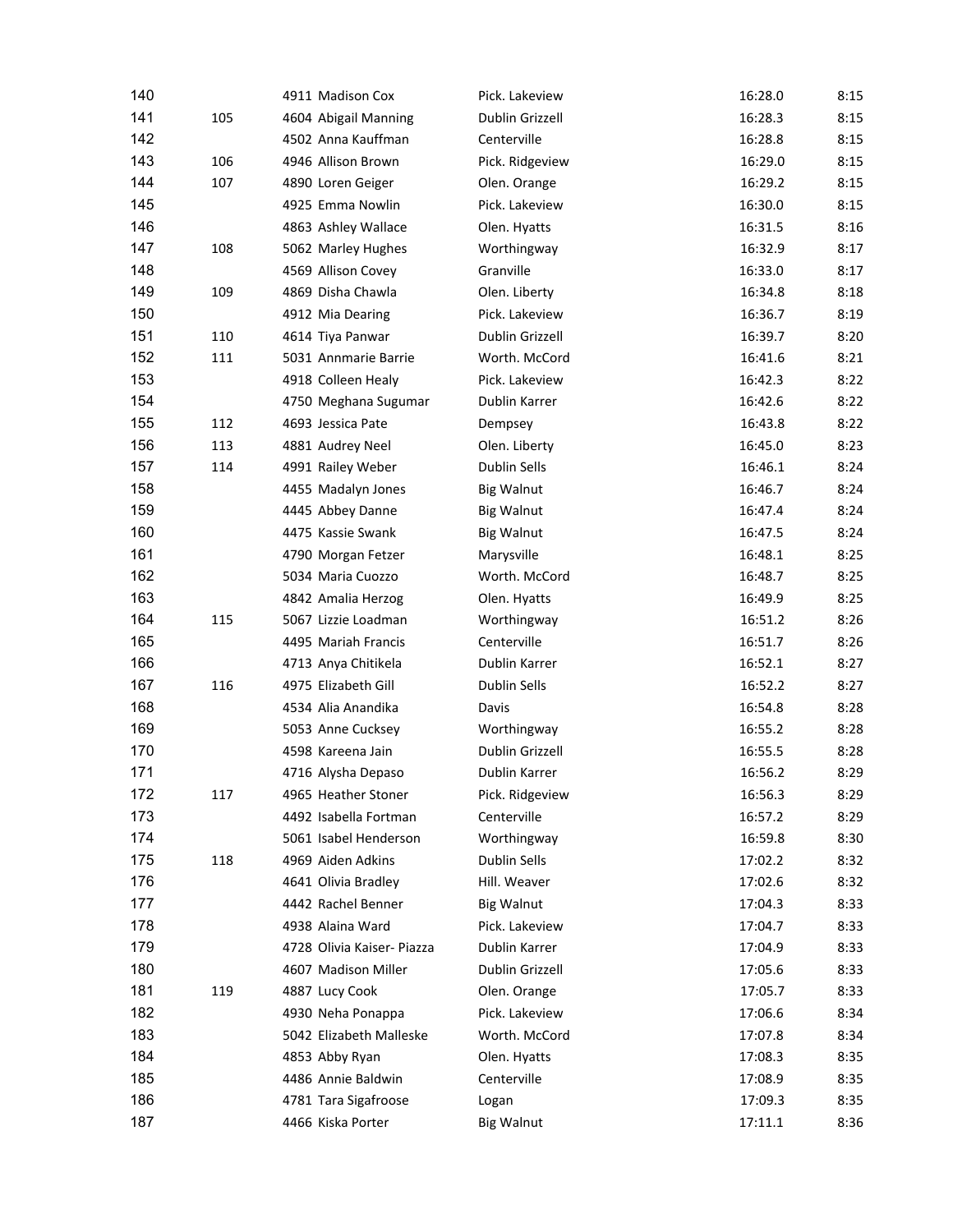| 188 |     | 4924 Emily Miller       | Pick. Lakeview      | 17:14.9 | 8:38 |
|-----|-----|-------------------------|---------------------|---------|------|
| 189 | 120 | 4990 Camryn Smith       | <b>Dublin Sells</b> | 17:15.0 | 8:38 |
| 190 | 121 | 4761 Sofie Markle       | Larson              | 17:15.8 | 8:38 |
| 191 |     | 4754 Katelyn Zuehlke    | Dublin Karrer       | 17:17.4 | 8:39 |
| 192 | 122 | 4957 Madison McKiernan  | Pick. Ridgeview     | 17:18.0 | 8:39 |
| 193 |     | 4773 Madison Colvin     | Logan               | 17:20.2 | 8:41 |
| 194 |     | 4941 Zoe Wilson         | Pick. Lakeview      | 17:20.9 | 8:41 |
| 195 | 123 | 4882 Amelia Rindfleisch | Olen. Liberty       | 17:21.0 | 8:41 |
| 196 | 124 | 4889 Kara Geiger        | Olen. Orange        | 17:22.0 | 8:42 |
| 197 |     | 4506 Alyssa Lower       | Centerville         | 17:22.4 | 8:42 |
| 198 |     | 4895 Kendra Kish        | Olen. Orange        | 17:22.5 | 8:42 |
| 199 | 125 | 4619 Marie Fowler       | Hastings            | 17:23.4 | 8:42 |
| 200 |     | 4799 Morgan Moody       | Marysville          | 17:25.3 | 8:43 |
| 201 |     | 4897 Sophia Lammi       | Olen. Orange        | 17:25.7 | 8:43 |
| 202 |     | 4707 Harini Akula       | Dublin Karrer       | 17:25.9 | 8:43 |
| 203 |     | 4681 Sophia Walker      | Hill. Weaver        | 17:26.4 | 8:44 |
| 204 |     | 4519 Julia Wasik        | Centerville         | 17:27.7 | 8:44 |
| 205 |     | 4903 Leah Watkins       | Olen. Orange        | 17:27.8 | 8:44 |
| 206 |     | 4479 Lucinda Vandekieft | <b>Big Walnut</b>   | 17:32.6 | 8:47 |
| 207 |     | 4460 Savannah Kurtz     | <b>Big Walnut</b>   | 17:33.5 | 8:47 |
| 208 | 126 | 4631 Briana Wasil       | <b>Hastings</b>     | 17:33.8 | 8:47 |
| 209 |     | 4665 Alaina McDonough   | Hill. Weaver        | 17:38.7 | 8:50 |
| 210 |     | 4669 Kate Nolette       | Hill. Weaver        | 17:40.1 | 8:51 |
| 211 | 127 | 4871 Claire Crabtree    | Olen. Liberty       | 17:40.9 | 8:51 |
| 212 |     | 4539 Andrea Gasca       | Davis               | 17:43.0 | 8:52 |
| 213 |     | 4774 Cecilia Greco      | Logan               | 17:43.6 | 8:52 |
| 214 |     | 4472 Savannah Smith     | <b>Big Walnut</b>   | 17:44.1 | 8:53 |
| 215 | 128 | 4961 Lauren Seaver      | Pick. Ridgeview     | 17:45.1 | 8:53 |
| 216 |     | 4978 Sophie Kluz        | Dublin Sells        | 17:45.8 | 8:53 |
| 217 |     | 4806 Zoey Tornberg      | Marysville          | 17:46.4 | 8:54 |
| 218 |     | 4922 Adeline Lynch      | Pick. Lakeview      | 17:46.8 | 8:54 |
| 219 |     | 4800 Kennedy Parsons    | Marysville          | 17:47.0 | 8:54 |
| 220 | 129 | 4632 Eliza Wunderlich   | Hastings            | 17:47.2 | 8:54 |
| 221 | 130 | 4883 Tess Rogers        | Olen. Liberty       | 17:47.6 | 8:54 |
| 222 |     | 4767 Lauren Begley      | Logan               | 17:47.9 | 8:54 |
| 223 |     | 5065 Kate Keener        | Worthingway         | 17:48.4 | 8:55 |
| 224 |     | 4908 Jacey Bussom       | Pick. Lakeview      | 17:49.6 | 8:55 |
| 225 |     | 4596 Eva Fraser         | Dublin Grizzell     | 17:52.1 | 8:57 |
| 226 |     | 4804 Madison Strouse    | Marysville          | 17:58.5 | 9:00 |
| 227 |     | 4769 Lauren Blatchley   | Logan               | 17:59.8 | 9:00 |
| 228 |     | 4731 Jasmine Larijani   | Dublin Karrer       | 18:01.3 | 9:01 |
| 229 |     | 4989 Sahana Rajeth      | Dublin Sells        | 18:01.8 | 9:01 |
| 230 |     | 4579 Helena Lowry       | Granville           | 18:03.0 | 9:02 |
| 231 |     | 4942 Molly Woodlief     | Pick. Lakeview      | 18:03.8 | 9:02 |
| 232 |     | 4467 Macy Ross          | <b>Big Walnut</b>   | 18:04.1 | 9:03 |
| 233 | 131 | 4879 Betsy Lorenz       | Olen. Liberty       | 18:04.6 | 9:03 |
| 234 |     | 4791 Julia Hawkins      | Marysville          | 18:04.9 | 9:03 |
| 235 |     | 4712 Elliot Chinnock    | Dublin Karrer       | 18:06.2 | 9:04 |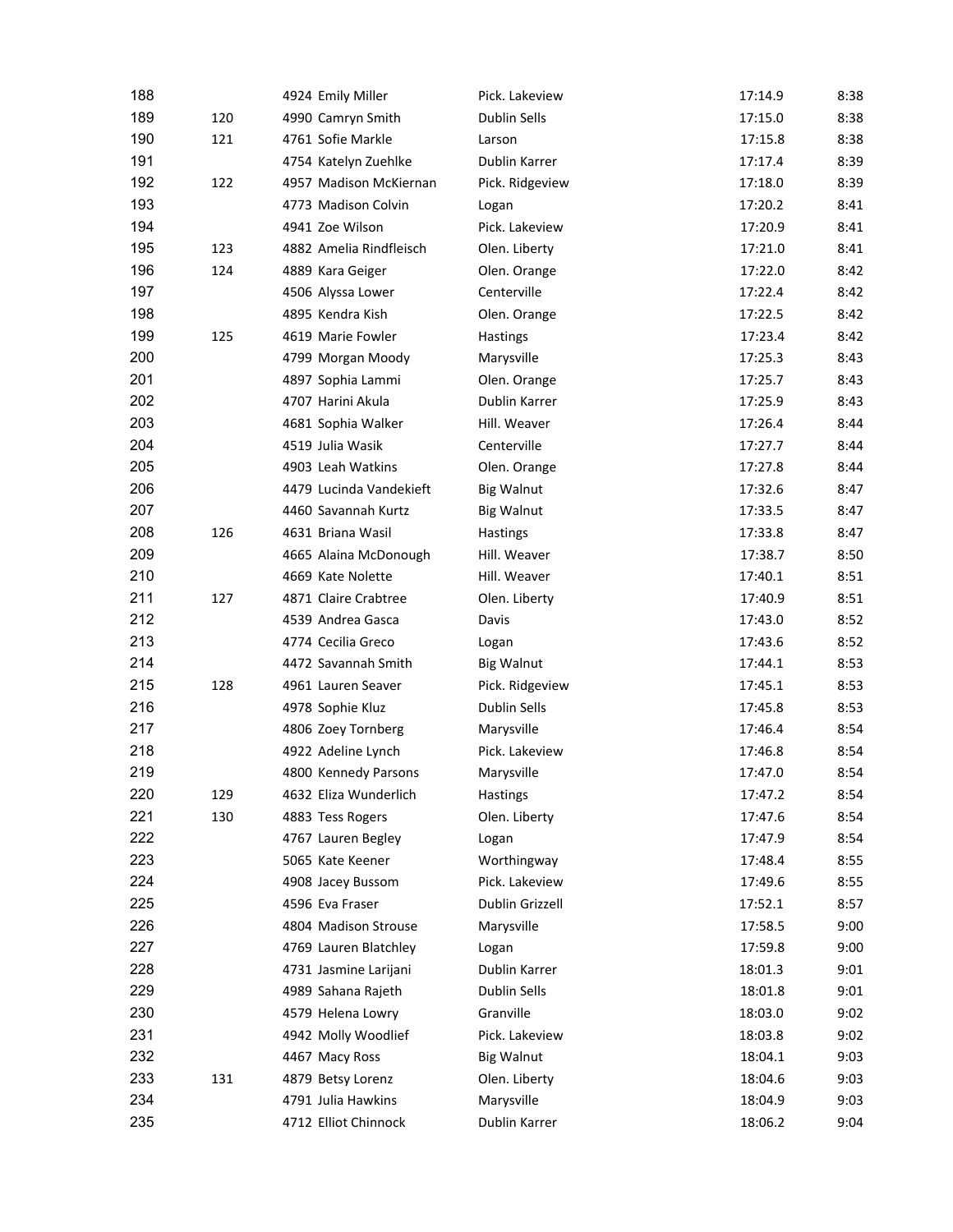| 236 |     | 4680 Ryanna Tuttle        | Hill. Weaver                    | 18:07.7 | 9:04 |
|-----|-----|---------------------------|---------------------------------|---------|------|
| 237 |     | 4926 Tsion Nuguse         | Pick. Lakeview                  | 18:08.5 | 9:05 |
| 238 |     | 4780 Zoe Sater            | Logan                           | 18:09.3 | 9:05 |
| 239 |     | 4742 Catherine Piatkowski | Dublin Karrer                   | 18:10.2 | 9:06 |
| 240 |     | 4585 Abby Sanders         | Granville                       | 18:11.1 | 9:06 |
| 241 |     | 4612 Nitya Nekkanti       | Dublin Grizzell                 | 18:13.0 | 9:07 |
| 242 |     | 5052 Elise Coble          | Worthingway                     | 18:13.2 | 9:07 |
| 243 |     | 4849 Sydney Pechinak      | Olen. Hyatts                    | 18:14.7 | 9:08 |
| 244 |     | 4709 Camille Bar          | Dublin Karrer                   | 18:16.0 | 9:09 |
| 245 |     | 4592 Maria Comfort        | Dublin Grizzell                 | 18:16.3 | 9:09 |
| 246 |     | 4651 Maggie Foster        | Hill. Weaver                    | 18:16.9 | 9:09 |
| 247 |     | 4919 Kenna Jacobs         | Pick. Lakeview                  | 18:18.9 | 9:10 |
| 248 |     | 4894 Asha Keerthipati     | Olen. Orange                    | 18:21.6 | 9:11 |
| 249 | 132 | 4812 Emily Baird          | New Albany                      | 18:22.1 | 9:12 |
| 250 | 133 | 4762 Scarlett Martinsek   | Larson                          | 18:25.7 | 9:13 |
| 251 |     | 5039 Kate Labatzky        | Worth. McCord                   | 18:26.4 | 9:14 |
| 252 |     | 4921 Peyton Lanier        | Pick. Lakeview                  | 18:28.0 | 9:15 |
| 253 |     | 4726 Noa Inoue            | Dublin Karrer                   | 18:28.2 | 9:15 |
| 254 |     | 4746 Kaylee Slack         | Dublin Karrer                   | 18:30.2 | 9:16 |
| 255 |     | 4497 Navaeh Haskins       | Centerville                     | 18:31.9 | 9:16 |
| 256 | 134 | 4621 Avery Golowin        | Hastings                        | 18:34.6 | 9:18 |
| 257 |     | 4907 Abigail Brunelle     | Pick. Lakeview                  | 18:35.0 | 9:18 |
| 258 | 135 | 4622 Cartrina Jaglowski   | <b>Hastings</b>                 | 18:36.4 | 9:19 |
| 259 |     | 4616 Gabriella Weber      | Dublin Grizzell                 | 18:39.3 | 9:20 |
| 260 | 136 | 4964 Trinity Stickel      | Pick. Ridgeview                 | 18:42.7 | 9:22 |
| 261 |     | 4736 Grace McPherson      | Dublin Karrer                   | 18:44.6 | 9:23 |
| 262 |     | 4674 Averi Smith          | Hill. Weaver                    | 18:45.5 | 9:23 |
| 263 |     | 4488 Elaina Brooks        | Centerville                     | 18:47.2 | 9:24 |
| 264 |     | 4779 Madachi Roberts      | Logan                           | 18:47.4 | 9:24 |
| 265 | 137 | 4830 Ava Van Huffel       | New Albany                      | 18:48.8 | 9:25 |
| 266 |     | 4676 Alexa Stadtmiller    | Hill. Weaver                    | 18:49.8 | 9:25 |
| 267 | 138 | 4684 Isabella Bird        | Dempsey                         | 18:50.3 | 9:26 |
| 268 |     | 4682 Sparsha Yogish       | Hill. Weaver                    | 18:52.2 | 9:27 |
| 269 | 139 | 4872 Olivia Dailey        | Olen. Liberty                   | 18:52.6 | 9:27 |
| 270 |     |                           |                                 |         |      |
| 271 |     | 4845 Kathryn Lucius       | Olen. Hyatts                    | 19:03.0 | 9:32 |
| 272 |     | 4476 Jillian Swert        | <b>Big Walnut</b>               | 19:10.6 | 9:36 |
|     |     | 4648 Laura Dupaix         | Hill. Weaver<br>Dublin Grizzell | 19:14.9 | 9:38 |
| 273 |     | 4591 Emma Cleary          |                                 | 19:16.3 | 9:39 |
| 274 |     | 4768 Sarah Bentley        | Logan                           | 19:20.9 | 9:41 |
| 275 |     | 4573 Lucy Hedden          | Granville                       | 19:23.6 | 9:42 |
| 276 |     | 4870 Julianna Cover       | Olen. Liberty                   | 19:25.2 | 9:43 |
| 277 |     | 4737 Shruthi Mereddi      | Dublin Karrer                   | 19:28.5 | 9:45 |
| 278 |     | 4643 Grace Burns          | Hill. Weaver                    | 19:28.5 | 9:45 |
| 279 |     | 4980 Harker Lecroy        | Dublin Sells                    | 19:29.2 | 9:45 |
| 280 |     | 4953 Josie Hanes-Dean     | Pick. Ridgeview                 | 19:31.7 | 9:46 |
| 281 |     | 4725 Alexandra Hickey     | Dublin Karrer                   | 19:36.9 | 9:49 |
| 282 |     | 4655 Olivia Hoying        | Hill. Weaver                    | 19:38.3 | 9:50 |
| 283 |     | 4958 Katrina Procuniar    | Pick. Ridgeview                 | 19:41.0 | 9:51 |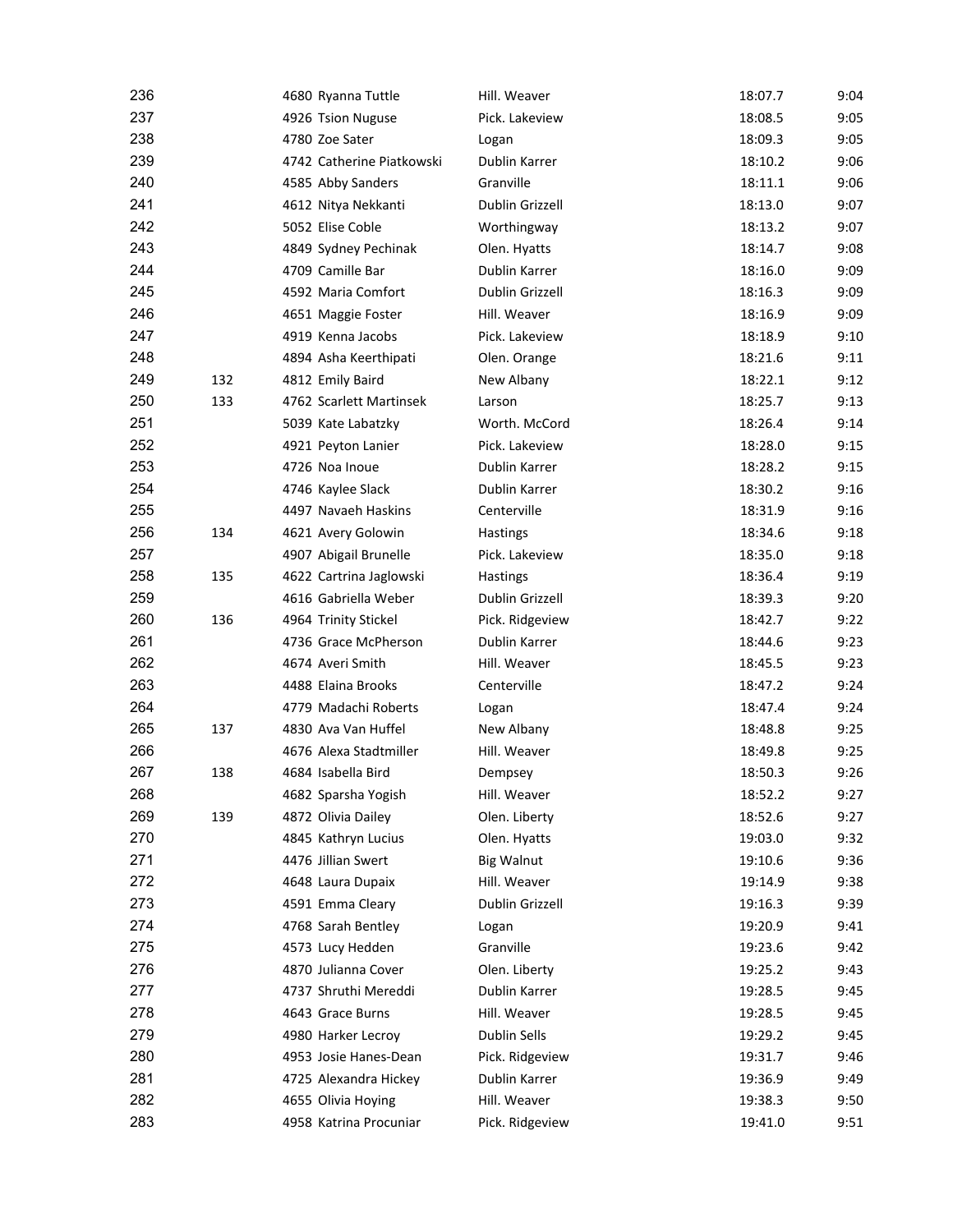| 284 |     | 4987 Amita Narang      | <b>Dublin Sells</b> | 19:48.9 | 9:55  |
|-----|-----|------------------------|---------------------|---------|-------|
| 285 |     | 4796 Maddie Irving     | Marysville          | 19:49.0 | 9:55  |
| 286 |     | 4645 Emilie Conway     | Hill. Weaver        | 19:54.2 | 9:58  |
| 287 |     | 4670 Madilyn Renz      | Hill. Weaver        | 19:56.3 | 9:59  |
| 288 |     | 4499 Molly Holloway    | Centerville         | 19:57.5 | 9:59  |
| 289 |     | 4642 Nicole Buckner    | Hill. Weaver        | 20:03.3 | 10:02 |
| 290 |     | 4876 Abbie Irwin       | Olen. Liberty       | 20:06.7 | 10:04 |
| 291 |     | 4785 Lydia Branstiter  | Marysville          | 20:08.2 | 10:05 |
| 292 |     | 4465 Lydia Nilsen      | <b>Big Walnut</b>   | 20:18.2 | 10:10 |
| 293 |     | 4809 Hannah Voegele    | Marysville          | 20:18.4 | 10:10 |
| 294 |     | 5037 Lydia Hoyt        | Worth. McCord       | 20:23.0 | 10:12 |
| 295 |     | 3977 Drew Gunnoe       | Dublin Karrer       | 20:23.2 | 10:12 |
| 296 |     | 4609 Vaidehi More      | Dublin Grizzell     | 20:25.7 | 10:13 |
| 297 |     | 4590 Elizabeth Cleary  | Dublin Grizzell     | 20:30.1 | 10:16 |
| 298 |     | 4819 Caroline Gonda    | New Albany          | 20:38.9 | 10:20 |
| 299 |     | 4620 Kate Gemperline   | Hastings            | 20:53.5 | 10:27 |
| 300 |     | 4874 Lexi Gillenwater  | Olen. Liberty       | 20:58.3 | 10:30 |
| 301 |     | 4608 Sonali Modak      | Dublin Grizzell     | 21:11.4 | 10:36 |
| 302 | 140 | 4694 Adrianna Rich     | Dempsey             | 21:28.4 | 10:45 |
| 303 |     | 4469 Alaire Salonsky   | <b>Big Walnut</b>   | 21:34.8 | 10:48 |
| 304 | 141 | 4686 Seanna Clark      | Dempsey             | 21:37.6 | 10:49 |
| 305 |     | 4740 Divya Nandigala   | Dublin Karrer       | 21:42.9 | 10:52 |
| 306 |     | 4458 Alaina Krajewski  | <b>Big Walnut</b>   | 21:56.7 | 10:59 |
| 307 |     | 5045 Alli Nicoll       | Worth. McCord       | 22:06.2 | 11:04 |
| 308 |     | 4646 Hanan Darwish     | Hill. Weaver        | 22:07.5 | 11:04 |
| 309 |     | 4481 Chelsie Willison  | <b>Big Walnut</b>   | 22:18.3 | 11:10 |
| 310 |     | 4788 Reagan Cotner     | Marysville          | 22:28.3 | 11:15 |
| 311 |     | 4738 Krutika Mishra    | Dublin Karrer       | 22:37.5 | 11:19 |
| 312 |     | 4778 Alex Neville      | Logan               | 22:39.6 | 11:20 |
| 313 |     | 4808 Lucille Vititoe   | Marysville          | 22:46.0 | 11:24 |
| 314 |     | 4678 Maggie Tighe      | Hill. Weaver        | 23:07.7 | 11:34 |
| 315 |     | 4939 Ayress Waugh      | Pick. Lakeview      | 23:33.3 | 11:47 |
| 316 |     | 4862 Jaelyn Walker     | Olen. Hyatts        | 23:59.1 | 12:00 |
| 317 |     | 4630 Emily Poliquin    | Hastings            | 24:10.2 | 12:06 |
| 318 |     | 4956 Emma Kimble       | Pick. Ridgeview     | 24:32.8 | 12:17 |
| 319 |     | 4473 Katie Stewart     | <b>Big Walnut</b>   | 24:36.6 | 12:19 |
| 320 |     | 4744 Devika Raje       | Dublin Karrer       | 25:04.9 | 12:33 |
| 321 | 142 | 4764 Katelyn Schinaman | Larson              | 25:36.2 | 12:49 |
| 322 | 143 | 4755 Cami Akers        | Larson              | 25:39.0 | 12:50 |
| 323 |     | 4474 Molly Stewart     | <b>Big Walnut</b>   | 28:09.4 | 14:05 |
| 324 |     | 4459 Emma Kupfer       | <b>Big Walnut</b>   | 28:12.3 | 14:07 |

## 1. Granville

 $3 \quad 5 \quad 6 \quad 23 \quad 29 \quad (69) \quad (76) = \quad 66$ 

Sarah Overly, Lauren Logan, Ava Minton, Izzy Lauffler, Sophia Cotts,

Avery Golomb, Lauren Argyle

## 2. Logan

1 2 16 25 48  $(73)(80) = 92$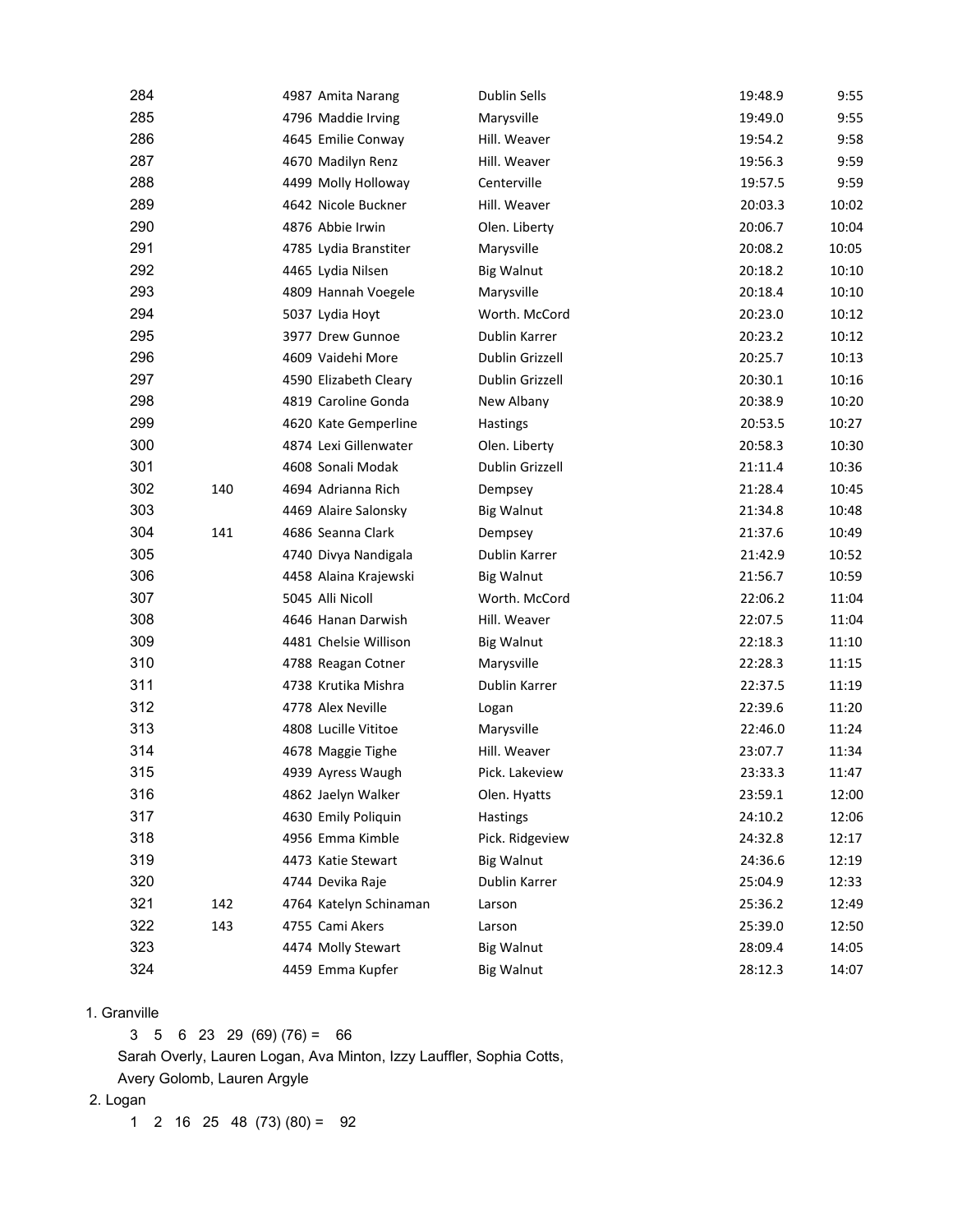Brooke Lindsey, Julia Ly, Sophie Boelk, Octavia Smith, Bailey Cherry, Grace Woodgeard, Carmen Bowlby 3. Dublin Karrer 7 13 19 21 33 (43) (46) = 93 Ella Corbin, Greta Grass, Emma Kelly, Winter Cameron, Tiffany Yang, Colleen Corson, Lydia Gray 4. Davis 12 14 17 18 55 (85) (96) = 116 Autumn Smith, Maya Gamez, Megan Hartman, Claire Flanagan, Kaelen Rhodes, Trisha Mehra, Moyin Bankole 5. Centerville 8 10 22 44 54 (65) (68) = 138 Mia Kaufman, Peyton Haywood, Calista Mitchell, Ellie Hrin, Emily Hall, Lily Kitzerow, Amina Wase 6. Pick. Lakeview 9 35 36 38 52 (60) (66) = 170 Evelyn Donley, Alexa Carte, Ellie Riekert, Olivia Wydo, Arden Santa, Georgia Wetherell, Brooklyn Traenkle 7. Hill. Weaver 27 28 37 49 56 (59) (72) = 197 Carmen Lamberjack, Jami Collins, Kayleigh Doherty, Caroline Larzelere, Rose Sparkman, Addie Johanssen, Maddy Johnson 8. Olen. Hyatts 20 32 40 58 63 (88) (95) = 213 Serena Rabi, Morgan Ramsey, Maria Bell, Nicole Li, Dhiya Pereira, Lauren Shirilla, Anna Miller 9. Marysville 15 26 39 70 77 (86) (89) = 227 Hailey Huffman, Chloe Heminger, Camryn Mackey, Riley Hicks, Reagan Traucht, Kaitlyn Evans, Grace Walker 10. New Albany 24 34 51 64 67 (132)(137) = 240 Abby Dunn, Isabel Goldstein, Anna Smith, Faith Price, Ashlyn Schrader, Emily Baird, Ava Van Huffel 11. Big Walnut 4 30 90 94 98 (99)(100) = 316 Estella Truax, Joleigh Lawrence, Olivia Lowe, Katie Ryan, Ashley Fisher, Riley Anderson, Madeline Kallgren 12. Worthingway 41 42 57 81 101 (108)(115) = 322 Phoebe Guldenzopf, Bridget Ruffing, Kate Murphy, Catie Schaub, Emily Kocel, Marley Hughes, Lizzie Loadman 13. Olen. Orange 11 50 79 93 107 (119)(124) = 340 Shreya Arunkumar, Britta Helmer, Aundraya Randolph, Bella McLaughlin, Loren Geiger, Lucy Cook, Kara Geiger 14. Dublin Grizzell 45 47 82 103 104 (105)(110) = 381